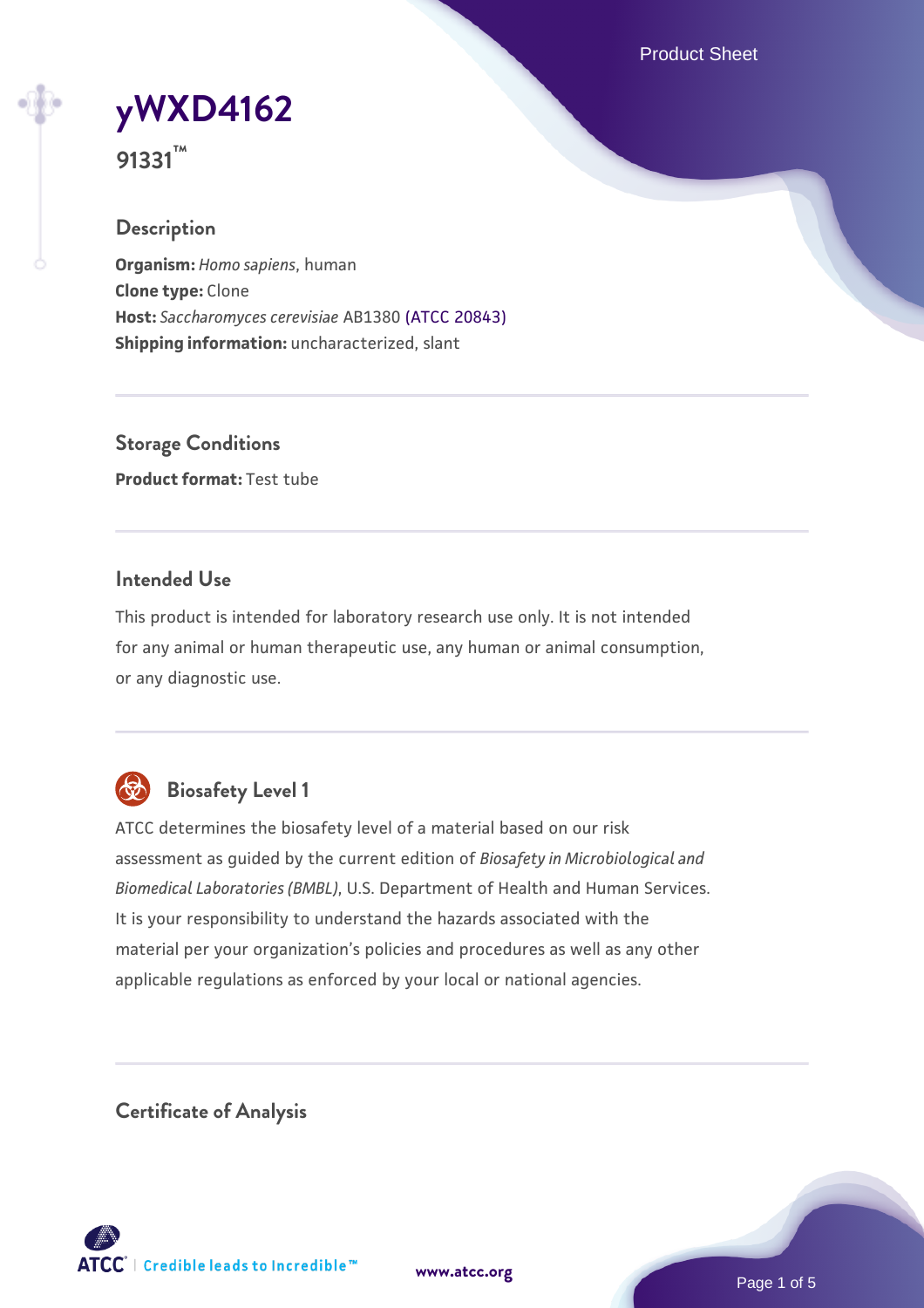# **[yWXD4162](https://www.atcc.org/products/91331)** Product Sheet **91331**

For batch-specific test results, refer to the applicable certificate of analysis that can be found at www.atcc.org.

# **Insert Information**

**Type of DNA:** genomic **Genome:** Homo sapiens **Chromosome:** X X pter-q27.3 **Gene name:** DNA Segment, single copy **Gene product:** DNA Segment, single copy [DXS2654] **Gene symbol:** DXS2654 **Contains complete coding sequence:** Unknown **Insert end:** EcoRI

# **Vector Information**

**Intact vector size:** 11.454 **Vector name:** pYAC4 **Type of vector:** YAC **Host range:** *Saccharomyces cerevisiae*; *Escherichia coli* **Vector information:** other: telomere, 3548-4235 other: telomere, 6012-6699 Cross references: DNA Seq. Acc.: U01086 **Cloning sites:** EcoRI **Markers:** SUP4; HIS3; ampR; URA3; TRP1 **Replicon:** pMB1, 7186-7186; ARS1, 9632-10376

# **Growth Conditions**

**Medium:**  [ATCC Medium 1245: YEPD](https://www.atcc.org/-/media/product-assets/documents/microbial-media-formulations/1/2/4/5/atcc-medium-1245.pdf?rev=705ca55d1b6f490a808a965d5c072196)



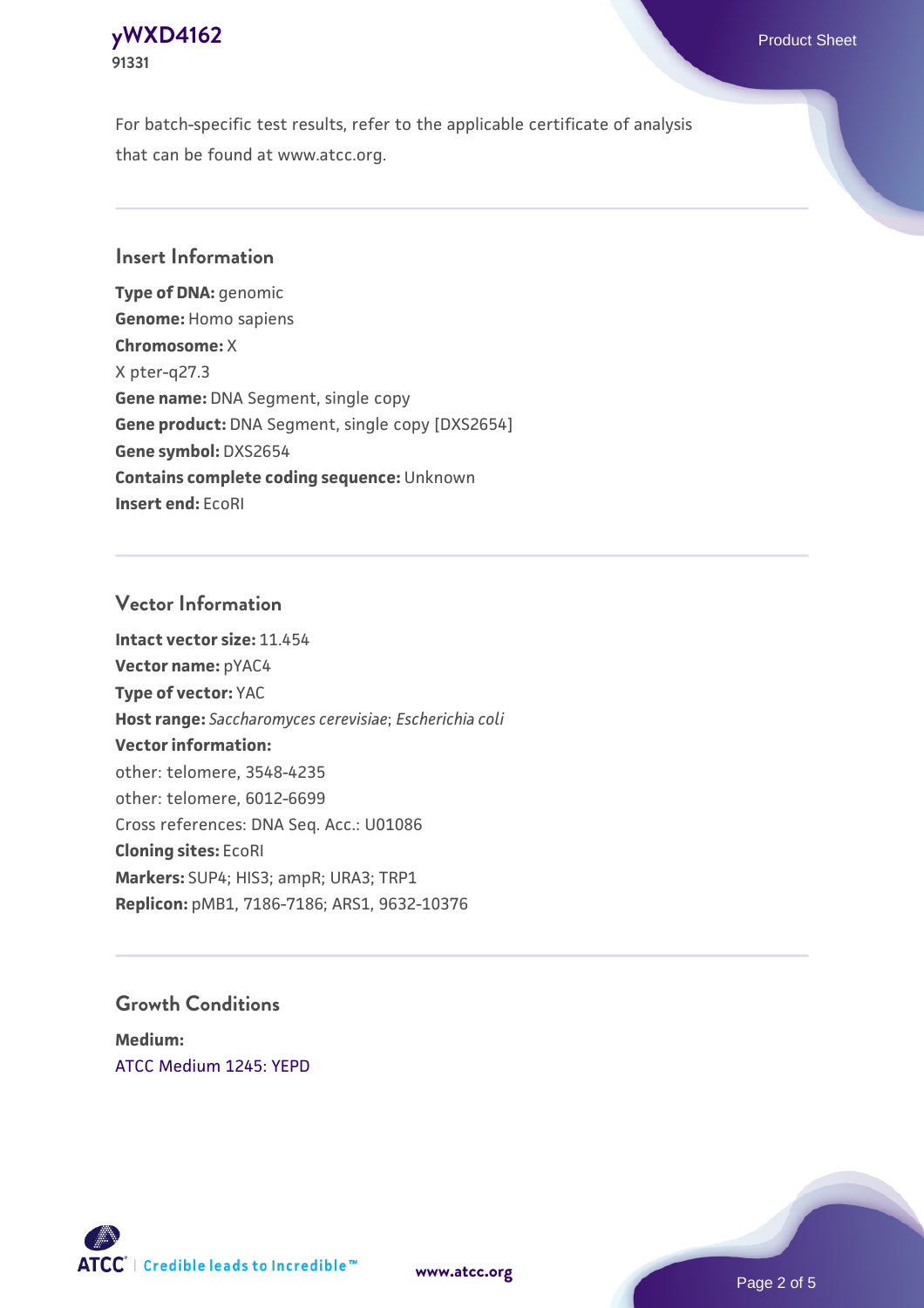#### **[yWXD4162](https://www.atcc.org/products/91331)** Product Sheet **91331**

**Temperature:** 30°C

#### **Notes**

More information may be available from ATCC (http://www.atcc.org or 703- 365-2620).

# **Material Citation**

If use of this material results in a scientific publication, please cite the material in the following manner: yWXD4162 (ATCC 91331)

# **References**

References and other information relating to this material are available at www.atcc.org.

### **Warranty**

The product is provided 'AS IS' and the viability of ATCC® products is warranted for 30 days from the date of shipment, provided that the customer has stored and handled the product according to the information included on the product information sheet, website, and Certificate of Analysis. For living cultures, ATCC lists the media formulation and reagents that have been found to be effective for the product. While other unspecified media and reagents may also produce satisfactory results, a change in the ATCC and/or depositor-recommended protocols may affect the recovery, growth, and/or function of the product. If an alternative medium formulation or reagent is used, the ATCC warranty for viability is no longer valid. Except as expressly set forth herein, no other warranties of any kind are



**[www.atcc.org](http://www.atcc.org)**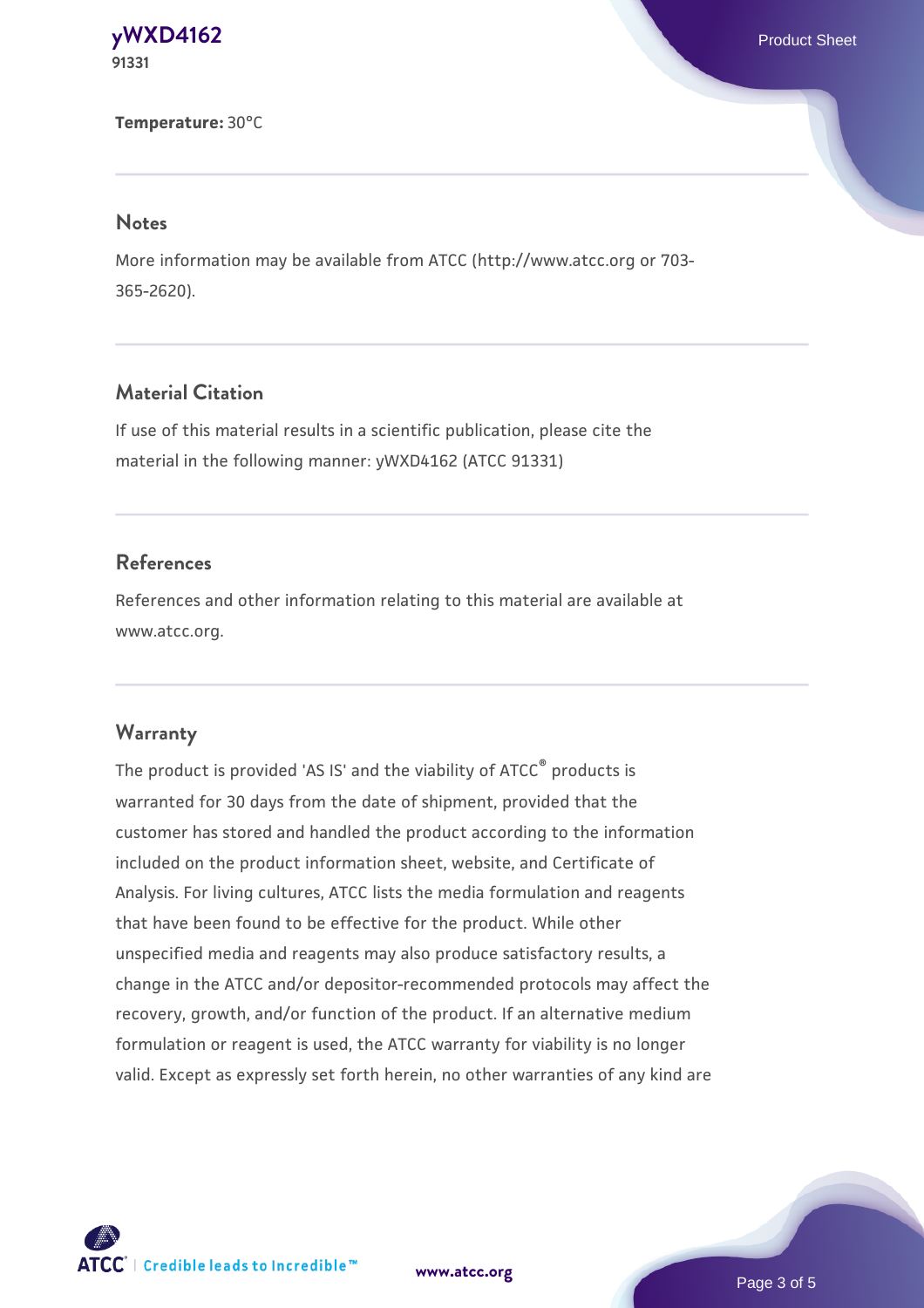**[yWXD4162](https://www.atcc.org/products/91331)** Product Sheet **91331**

provided, express or implied, including, but not limited to, any implied warranties of merchantability, fitness for a particular purpose, manufacture according to cGMP standards, typicality, safety, accuracy, and/or noninfringement.

### **Disclaimers**

This product is intended for laboratory research use only. It is not intended for any animal or human therapeutic use, any human or animal consumption, or any diagnostic use. Any proposed commercial use is prohibited without a license from ATCC.

While ATCC uses reasonable efforts to include accurate and up-to-date information on this product sheet, ATCC makes no warranties or representations as to its accuracy. Citations from scientific literature and patents are provided for informational purposes only. ATCC does not warrant that such information has been confirmed to be accurate or complete and the customer bears the sole responsibility of confirming the accuracy and completeness of any such information.

This product is sent on the condition that the customer is responsible for and assumes all risk and responsibility in connection with the receipt, handling, storage, disposal, and use of the ATCC product including without limitation taking all appropriate safety and handling precautions to minimize health or environmental risk. As a condition of receiving the material, the customer agrees that any activity undertaken with the ATCC product and any progeny or modifications will be conducted in compliance with all applicable laws, regulations, and guidelines. This product is provided 'AS IS' with no representations or warranties whatsoever except as expressly set forth herein and in no event shall ATCC, its parents, subsidiaries, directors, officers, agents, employees, assigns, successors, and affiliates be liable for indirect, special, incidental, or consequential damages of any kind in connection with or arising out of the customer's use of the product. While reasonable effort is made to ensure authenticity and reliability of materials on deposit, ATCC is not liable for damages arising from the misidentification or misrepresentation of such materials.



**[www.atcc.org](http://www.atcc.org)**

Page 4 of 5